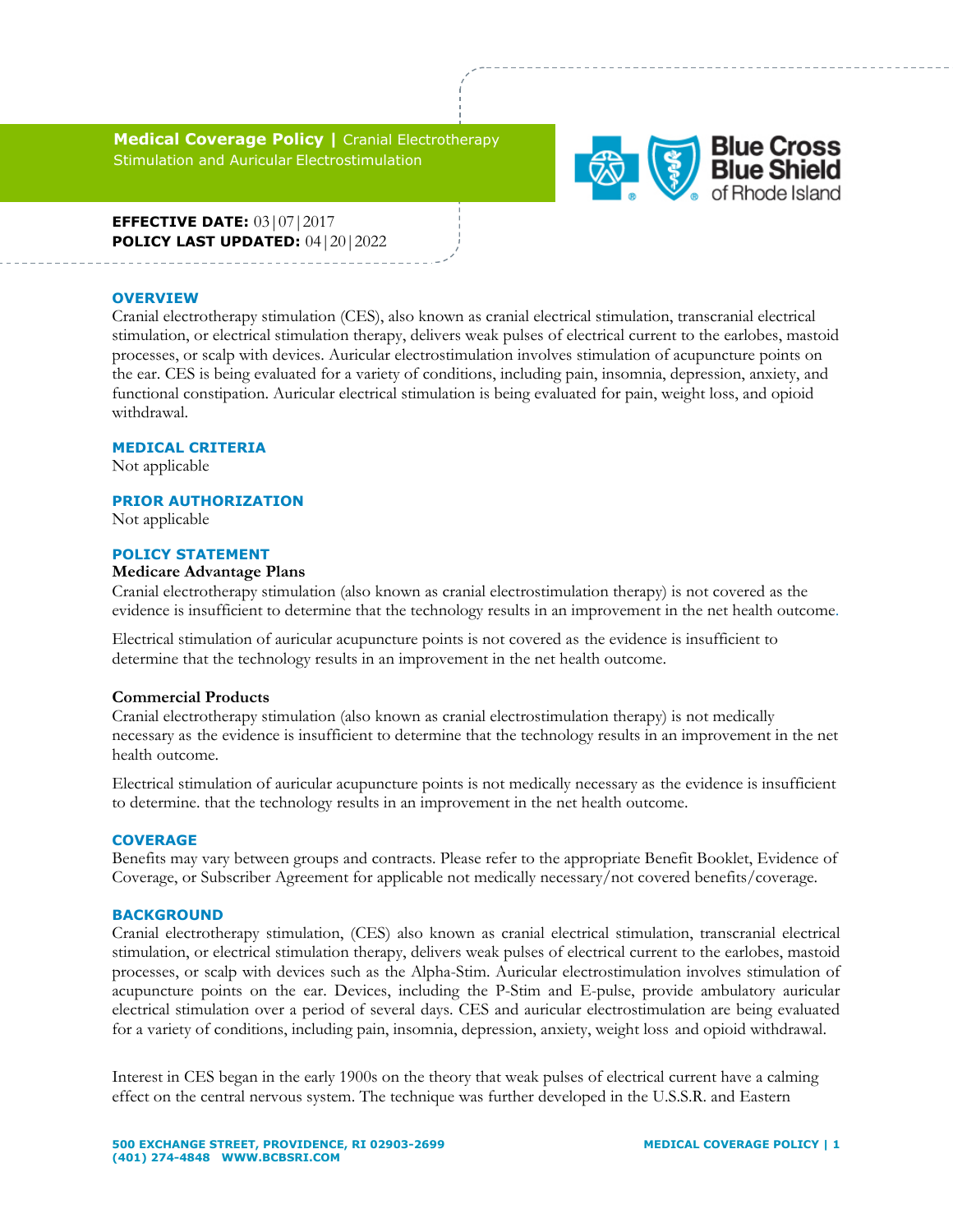Europe in the 1950s as a treatment for anxiety and depression and use of CES later spread to Western Europe and the United States as a treatment for various psychological and physiological conditions. Presently, the mechanism of action is thought to be the modulation of activity in brain networks by direct action in the hypothalamus, limbic system, and/or the reticular activating system. One device used in the United States is the Alpha-Stim CES, which provides pulsed, low-intensity current via clip electrodes that attach to the earlobes. Other devices place the electrodes on the eyelids, frontal scalp, mastoid processes, or behind the ears. Treatments may be administered once or twice daily for several days to several weeks.

Other devices provide electrical stimulation to auricular acupuncture sites over several days. One device, the P-Stim, is a single-use miniature electrical stimulator for auricular acupuncture points that is worn behind the ear with a self-adhesive electrode patch. A selection stylus that measures electrical resistance is used to identify three auricular acupuncture points. The P-Stim device connects to 3 inserted acupuncture needles with caps and wires. The device is preprogrammed to be on for 180 minutes, then off for 180 minutes. The maximum battery life of this single-use device is 96 hours.

# **Regulatory Status**

A number of devices for cranial electrotherapy stimulation have been cleared for marketing by the U.S. Food and Drug Administration (FDA) through the 510(k) process. In 1992, the Alpha-Stim® CES device (Electromedical Products International) received marketing clearance for the treatment of anxiety, insomnia, and depression. Several devices for electroacupuncture designed to stimulate auricular acupuncture points have been cleared for marketing through the 510(k) process.

# **Cranial Electrotherapy Stimulation**

For individuals who have acute or chronic pain who receive CES, the evidence includes a number of small sham-controlled randomized trials and pooled analyses. Relevant outcomes are symptoms, morbid events, functional outcomes, and treatment-related morbidity. Three trials studied headache and CES, and 65 trials studied chronic pain and CES. Pooled analyses found marginal benefits for a headache with CES and no benefits for chronic pain with CES. A subsequent sham-controlled trial of remotely supervised CES via secure videoconferencing found a significant benefit with CES for pain reduction, but it had important relevance and conduct and design limitations. The evidence is insufficient to determine that the technology results in an improvement in the net health outcome.

For individuals who have psychiatric, behavioral, or neurologic conditions (eg, depression and anxiety, Parkinson disease, addiction) who receive CES, the evidence includes a number of small sham-controlled randomized trials and a systematic review. Relevant outcomes are symptoms, morbid events, functional outcomes, and treatment-related morbidity. Four randomized controlled trials (RCTs) evaluated CES for depression and anxiety. Only 1 RCT found a significant benefit with CES for depression, but it had important relevance limitations. Comparisons between these trials cannot be made due to the heterogeneity in study populations and treatment protocols. Studies evaluating CES for Parkinson disease, and smoking cessation and tic disorders do not support the use of CES for these conditions. The evidence is insufficient to determine that the technology results in an improvement in the net health outcome.

For individuals who have functional constipation who receive CES, the evidence includes an RCT. Relevant outcomes are symptoms, morbid events, functional outcomes, and treatment-related morbidity. The single RCT reported positive results for the treatment of constipation with CES. However, the trial was unblinded, and most outcomes were self-reported. The evidence is insufficient to determine that the technology results in an improvement in the net health outcome.

# **Auricular Electrostimulation**

For individuals who have acute or chronic pain (eg, acute pain from surgical procedures, chronic back pain, chronic pain from osteoarthritis or rheumatoid arthritis) who receive auricular electrostimulation, the evidence includes a limited number of trials. Relevant outcomes are symptoms, morbid events, functional outcomes, and treatment-related morbidity. Studies evaluating the effect of electrostimulation technology on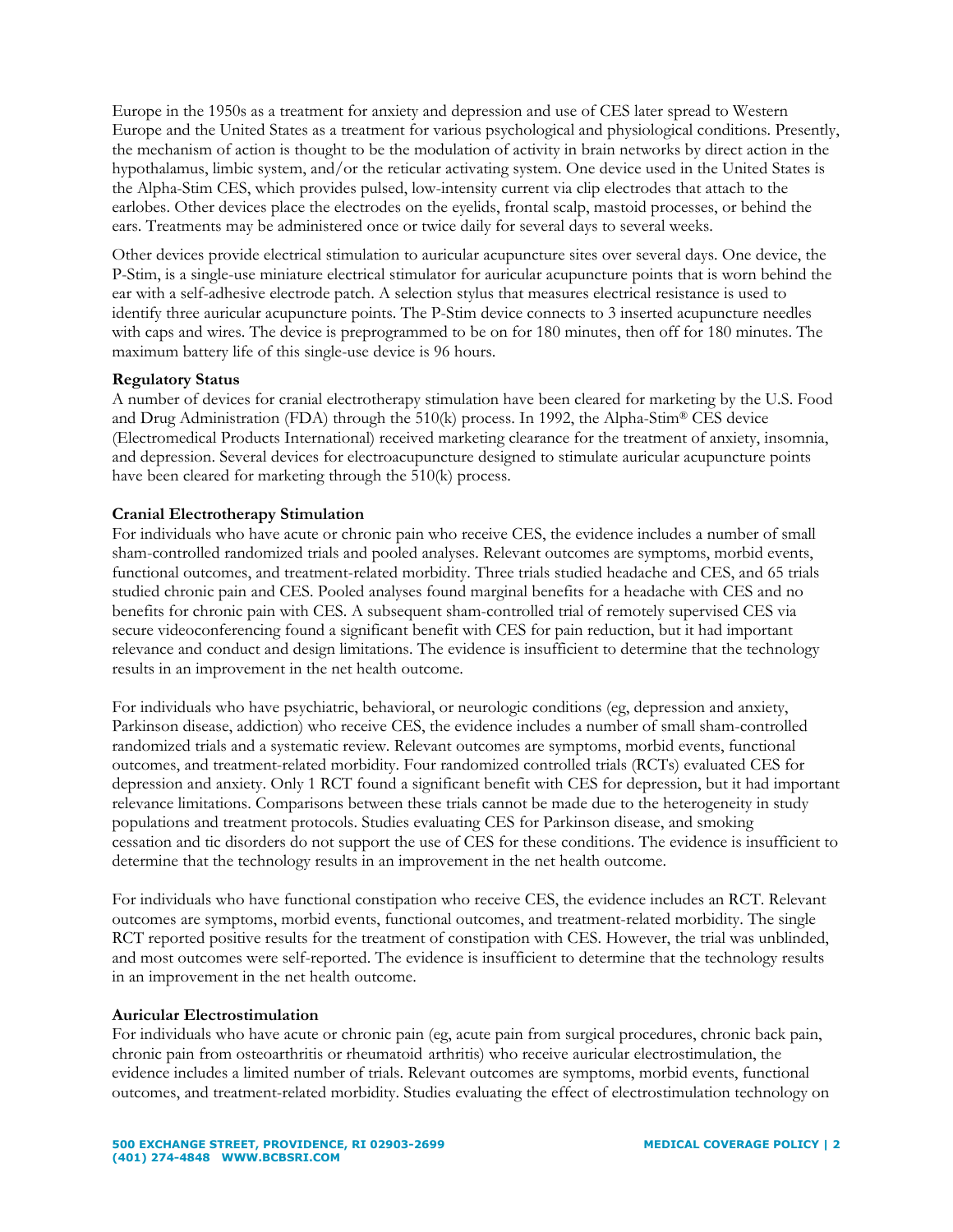acute pain are inconsistent, and the small amount of evidence on chronic pain has methodologic limitations. For example, a comparison of auricular electrostimulation with manual acupuncture for chronic low back pain did not include a sham-control group, and, in a study of rheumatoid arthritis, auricular electrostimulation was compared with autogenic training and resulted in a small improvement in visual analog scale pain scores of unclear clinical significance. Overall, the few published studies have small sample sizes and methodologic limitations. The evidence is insufficient to determine that the technology results in an improvement in the net health outcome.

For individuals who have obesity who receive auricular electrostimulation, the evidence includes small RCTs. and one systematic review. Relevant outcomes are symptoms, morbid events, functional outcomes, and treatment-related morbidity. The RCTs reported inconsistent results and used different treatment protocols. The evidence is insufficient to determine that the technology results in an improvement in the net health outcome.

For individuals who have opioid withdrawal symptoms who receive auricular electrostimulation, the evidence includes 2 case series. Relevant outcomes are symptoms, morbid events, functional outcomes, and treatmentrelated morbidity. Both case series report positive outcomes for the use of CES to treat opioid withdrawal symptoms. The studies used different treatment protocols and no comparators, limiting conclusions drawn from the results. The evidence is insufficient to determine that the technology results in an improvement in the net health outcome. Therefore, these services are not covered for Medicare Advantage Plans and not medically necessary for Commercial products.

### **CODING**

# **Medicare Advantage Plans and Commercial Products**

The following HCPCS codes are not covered for Medicare Advantage Plans and not medically necessary for Commercial products:

**K1002** Cranial electrotherapy stimulation (ces) system, includes all supplies and accessories, any type

**S8930** Electrical stimulation of auricular acupuncture points; each 15 minutes of personal one-on-one contact with patient

### **RELATED POLICIES**

None

### **PUBLISHED**

Provider Update, June 2022 Provider Update, April 2021 Provider Update, May 2020 Provider Update, June 2019 Provider Update, May 2018

### **REFERENCES**

1. Klawansky S, Yeung A, Berkey C, et al. Meta-analysis of randomized controlled trials of cranial electrostimulation. Efficacy in treating selected psychological and physiological conditions. J Nerv Ment Dis. Jul 1995;183(7):478-484. PMID 7623022

2. Bronfort G, Nilsson N, Haas M, et al. Non-invasive physical treatments for chronic/recurrent headache. Cochrane Database Syst Rev. Jul 2004(3):CD001878. PMID 15266458

3. O'Connell NE, Wand BM, Marston L, et al. Non-invasive brain stimulation techniques for chronic pain. Cochrane Database Syst Rev. Apr 11 2014;4(4):CD008208. PMID 24729198

4. Kavirajan HC, Lueck K, Chuang K. Alternating current cranial electrotherapy stimulation (CES) for depression. Cochrane Database Syst Rev. Jul 8 2014;7:CD010521. PMID 25000907

5. Barclay TH, Barclay RD. A clinical trial of cranial electrotherapy stimulation for anxiety and comorbid depression. J Affect Disord. Aug 2014;164:171-177. PMID 24856571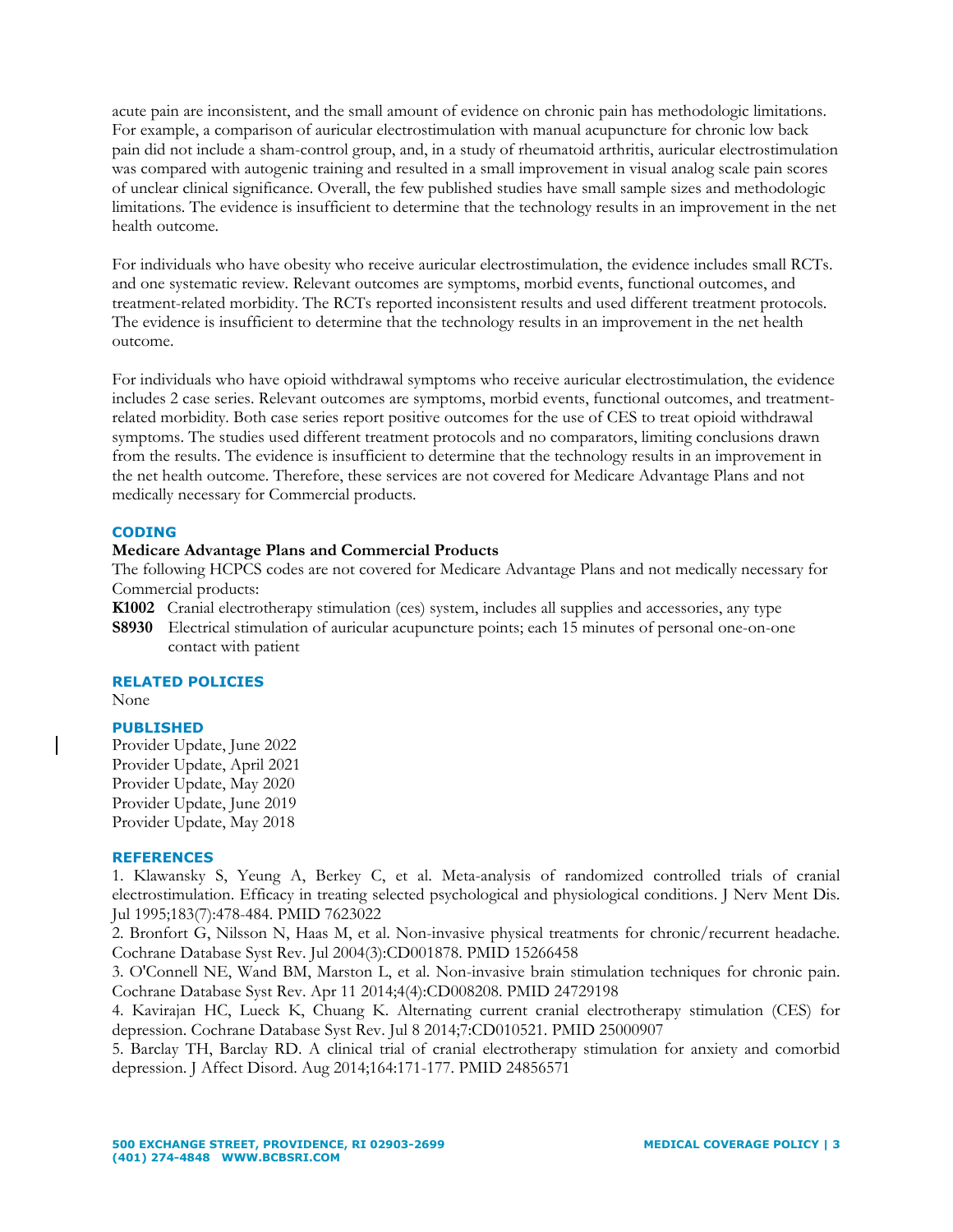6. Mischoulon D, De Jong MF, Vitolo OV, et al. Efficacy and safety of a form of cranial electrical stimulation (CES) as an add-on intervention for treatment-resistant major depressive disorder: A three week double blind pilot study. J Psychiatr Res. Nov 2015;70:98-105. PMID 26424428

7. Lyon D, Kelly D, Walter J, et al. Randomized sham controlled trial of cranial microcurrent stimulation for symptoms of depression, anxiety, pain, fatigue and sleep disturbances in women receiving chemotherapy for early-stage breast cancer. Springerplus. Oct 2015;4:369. PMID 26435889

8. Shill HA, Obradov S, Katsnelson Y, et al. A randomized, double-blind trial of transcranial electrostimulation in early Parkinson's disease. Mov Disord. Jul 2011;26(8):1477-1480. PMID 21538515

9. Pickworth WB, Fant RV, Butschky MF, et al. Evaluation of cranial electrostimulation therapy on shortterm smoking cessation. Biol Psychiatry. Jul 15 1997;42(2):116-121. PMID 9209728

10. Gong BY, Ma HM, Zang XY, et al. Efficacy of cranial electrotherapy stimulation combined with biofeedback therapy in patients with functional constipation. J Neurogastroenterol Motil. Jul 30 2016;22(3):497-508. PMID 26932836

11. Sator-Katzenschlager SM, Michalek-Sauberer A. P-Stim auricular electroacupuncture stimulation device for pain relief. Expert Rev Med Devices. Jan 2007;4(1):23-32. PMID 17187468

12. Holzer A, Leitgeb U, Spacek A, et al. Auricular acupuncture for postoperative pain after gynecological surgery: a randomized controlled trail. Minerva Anestesiol. Mar 2011;77(3):298-304. PMID 21441884

13. Sator-Katzenschlager SM, Scharbert G, Kozek-Langenecker SA, et al. The short- and long-term benefit in chronic low back pain through adjuvant electrical versus manual auricular acupuncture. Anesth Analg. May 2004;98(5):1359-1364, table of contents. PMID 15105215

14. Sator-Katzenschlager SM, Szeles JC, Scharbert G, et al. Electrical stimulation of auricular acupuncture points is more effective than conventional manual auricular acupuncture in chronic cervical pain: a pilot study. Anesth Analg. Nov 2003;97(5):1469-1473. PMID 14570667

15. Bernateck M, Becker M, Schwake C, et al. Adjuvant auricular electroacupuncture and autogenic training in rheumatoid arthritis: a randomized controlled trial. Auricular acupuncture and autogenic training in rheumatoid arthritis. Forsch Komplementmed. Aug 2008;15(4):187-193. PMID 18787327

16. Kim SY, Shin IS, Park YJ. Effect of acupuncture and intervention types on weight loss: a systematic review and meta-analysis. Obes Rev. Nov 2018;19(11):1585-1596. PMID 30180304

17. Schukro RP, Heiserer C, Michalek-Sauberer A, et al. The effects of auricular electroacupuncture on obesity in female patients--a prospective randomized placebo-controlled pilot study. Complement Ther Med. Feb 2014;22(1):21-25. PMID 24559812

18. Yeh ML, Chu NF, Hsu MY, et al. Acupoint stimulation on weight reduction for obesity: a randomized shamcontrolled study. West J Nurs Res. Dec 2015;37(12):1517-1530. PMID 25183702

19. Kroening RJ, Oleson TD. Rapid narcotic detoxification in chronic pain patients treated with auricular electroacupuncture and naloxone. Int J Addict. Sep 1985;20(9):1347-1360. PMID 2867052

20. Miranda A, Taca A. Neuromodulation with percutaneous electrical nerve field stimulation is associated with reduction in signs and symptoms of opioid withdrawal: a multisite, retrospective assessment. Am J Drug Alcohol Abuse. 2018;44(1):56-63. PMID 28301217

21. Barclay TH, Barclay RD. A clinical trial of cranial electrotherapy stimulation for anxiety and comorbid depression. J Affect Disord. Aug 2014;164:171-177. PMID 24856571

23.Mischoulon D, De Jong MF, Vitolo OV, et al. Efficacy and safety of a form of cranial electrical stimulation (CES) as an add-on intervention for treatment-resistant major depressive disorder: A three week double blind pilot study. J Psychiatr Res. Nov 2015;70:98-105. PMID 26424428

24. Ahn H, Galle K, Mathis KB, et al. Feasibility and efficacy of remotely supervised cranial electrical stimulation for pain in older adults with knee osteoarthritis: A randomized controlled pilot study. J Clin Neurosci. Jul 2020; 77: 128-133. PMID 32402609

25.. Shekelle PG, Cook IA, Miake-Lye 22.IM et al. Benefits and Harms of Cranial Electrical Stimulation for Chronic Painful Conditions, Depression, Anxiety, and Insomnia: A Systematic Review.. Ann. Intern. Med., 2018 Feb 13;168(6). PMID 29435567 .